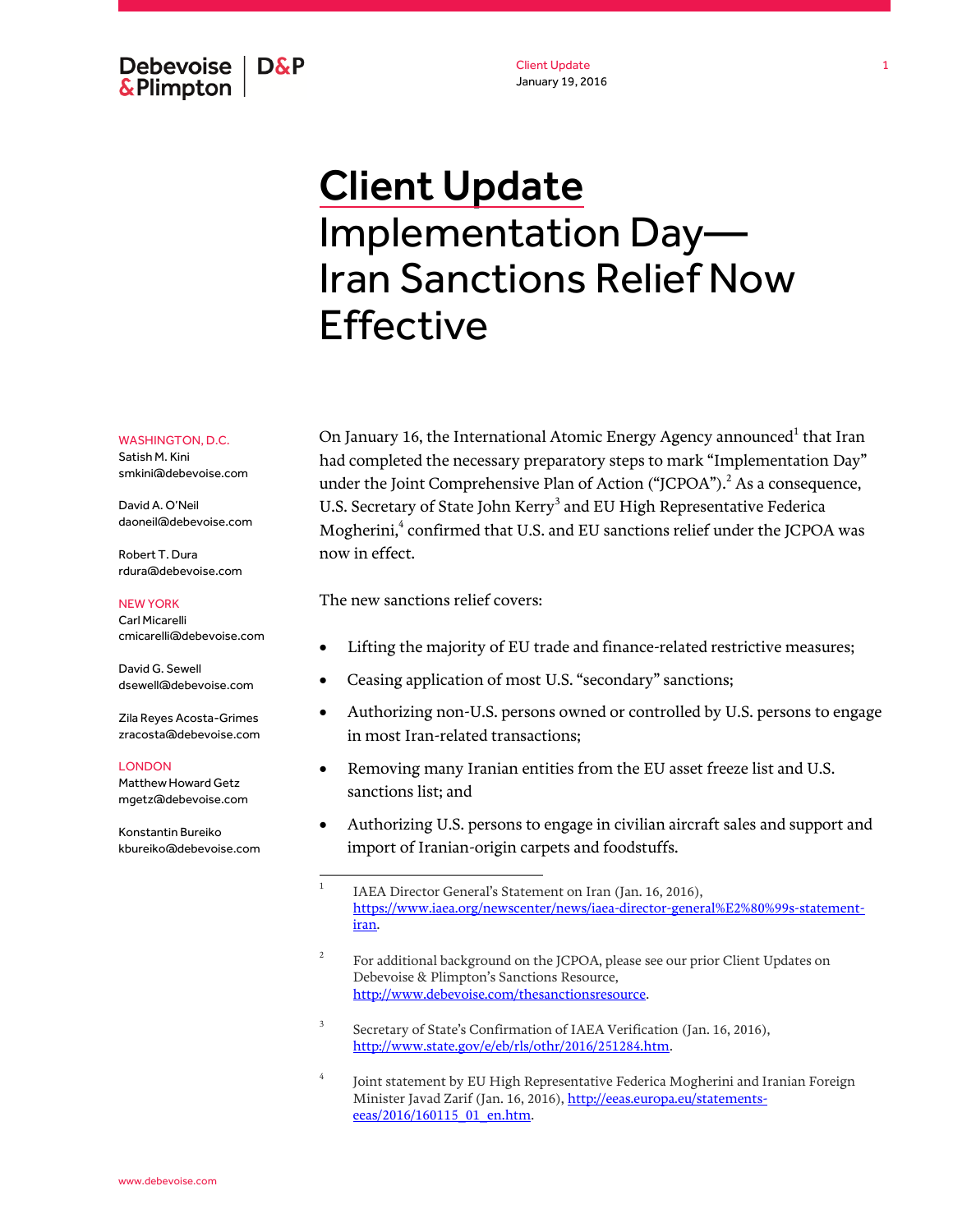This relief gives effect to the specific commitments already outlined in the JCPOA, and the details of the sanctions relief are largely as expected. In one respect, however, the new authorization for non-U.S. entities owned or controlled by U.S. persons arguably is broader than anticipated and permits a wider range of Iran-related activities, including certain actions by U.S. persons, than may have been expected.

We first detail the U.S. sanctions relief. Then we review the EU's actions.

## U.S. SANCTIONS RELIEF

The United States took a number of different actions to implement its commitments under the JCPOA, as discussed below. The U.S. Treasury Department's Office of Foreign Assets Control ("OFAC") has issued detailed guidance as well as a set of frequently asked questions and answers about these changes.<sup>5</sup>

At the outset, it is worth emphasizing that the changes to U.S. sanctions apply principally to the Iran-related "secondary sanctions," which, as discussed further below, affect transactions by non-U.S. companies that occur outside the United States. Other than in the limited contexts discussed below, primary U.S. sanctions—which generally prohibit persons in the United States and U.S. companies and individuals anywhere in the world from dealing with Iran remain in effect. In particular, transactions with Iran that involve the U.S. banking system (including "U-turn" transactions) remain strictly prohibited.

### **Nuclear-Related Secondary Sanctions Suspended**

The United States has suspended "secondary sanctions" imposed due to concerns about Iran's nuclear program, although secondary sanctions against companies dealing with Iranian entities on the Specially Designated Nationals ("SDN") list and certain other secondary sanctions remain in force.

"Secondary sanctions" were rules adopted by the United States to apply sanctions primarily against non-U.S. companies and individuals that engage in significant dealings with Iran (including with respect to its energy, petrochemical, banking and other sectors). Under the U.S. secondary sanctions regime, non-U.S. persons and entities engaging in any of the sanctioned activities with Iran may be subject

 $\mathbf 5$ <sup>5</sup> Office of Foreign Assets Control, JCPOA Implementation (Jan. 16, 2016), [https://www.treasury.gov/resource-center/sanctions/OFAC-](https://www.treasury.gov/resource-center/sanctions/OFAC-Enforcement/Pages/jcpoa_implementation.aspx)[Enforcement/Pages/jcpoa\\_implementation.aspx](https://www.treasury.gov/resource-center/sanctions/OFAC-Enforcement/Pages/jcpoa_implementation.aspx) (web notice including links to relevant documents).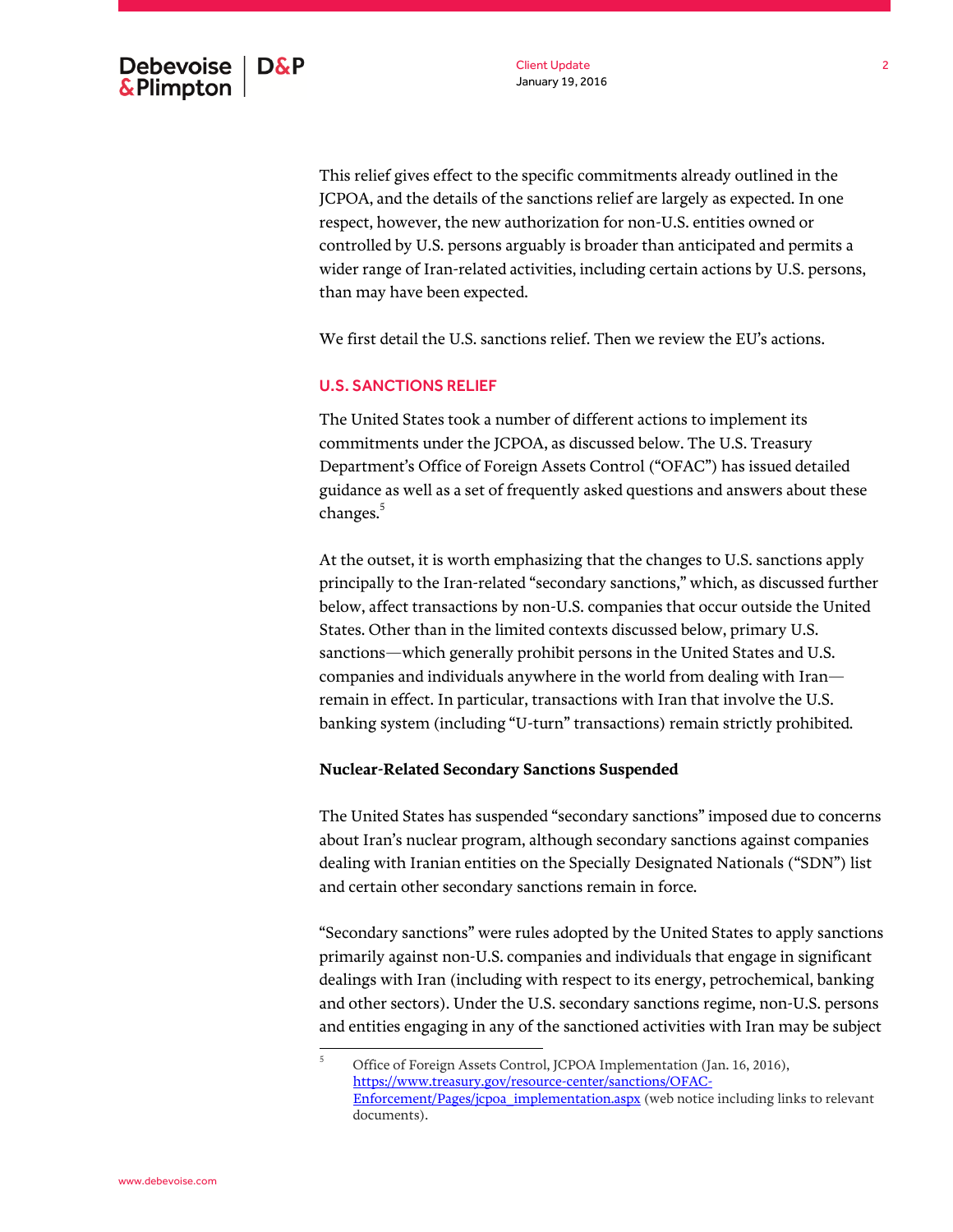to a number of restrictions imposed by the U.S. government, up to and including being restricted from accessing the U.S. financial and banking system and being prohibited from engaging in business with the United States. Faced with this threat, many non-U.S. companies that otherwise are not required to comply with U.S. sanctions determined to abstain from Iran-related transactions.

As of January 16, 2016, the United States has largely suspended the secondary sanctions imposed on Iran due to its nuclear program. This is a very important change, as it will allow Iran, among other things, to resume crude oil exports to many countries and once again to have access to the global banking system, as long as no U.S. financial institutions are involved. The secondary sanctions that have been suspended include those that relate to transactions by non-U.S. persons with:

- the financial, banking and insurance sectors (including sanctions on transacting with Iranian banks);
- the energy and petrochemical sectors (including sanctions aimed at reducing use of Iranian crude oil);
- the shipping sector;
- the automotive sector;
- metals and industrial exports; and
- certain nuclear transactions.<sup>6</sup>

Companies that supply nuclear materials to Iran's nuclear industry outside the UN-approved procurement channels may be subject to secondary sanctions. In addition, the secondary sanctions on non-U.S. companies that transact with Iranian individuals and entities on the SDN list remain in effect.

 6 These changes were implemented through the activation of contingent waivers that had previously been issued by the State Department and by the issuance of a new Executive Order by the President. U.S. State Department, JCPOA Contingent Waivers (Oct. 18, 2015)[, http://www.state.gov/e/eb/rls/othr/2015/248320.htm;](http://www.state.gov/e/eb/rls/othr/2015/248320.htm) Executive Order— Revocation of Executive Orders 13574, 13590, 13622, and 13645 with Respect to Iran, Amendment of Executive Order 13628 with Respect to Iran, and Provision of Implementation Authorities for Aspects of Certain Statutory Sanctions (Jan. 16, 2016), [https://www.whitehouse.gov/the-press-office/2016/01/16/executive-order-revocation-of](https://www.whitehouse.gov/the-press-office/2016/01/16/executive-order-revocation-of-executive-orders-with-respect-to-Iran)[executive-orders-with-respect-to-Iran.](https://www.whitehouse.gov/the-press-office/2016/01/16/executive-order-revocation-of-executive-orders-with-respect-to-Iran)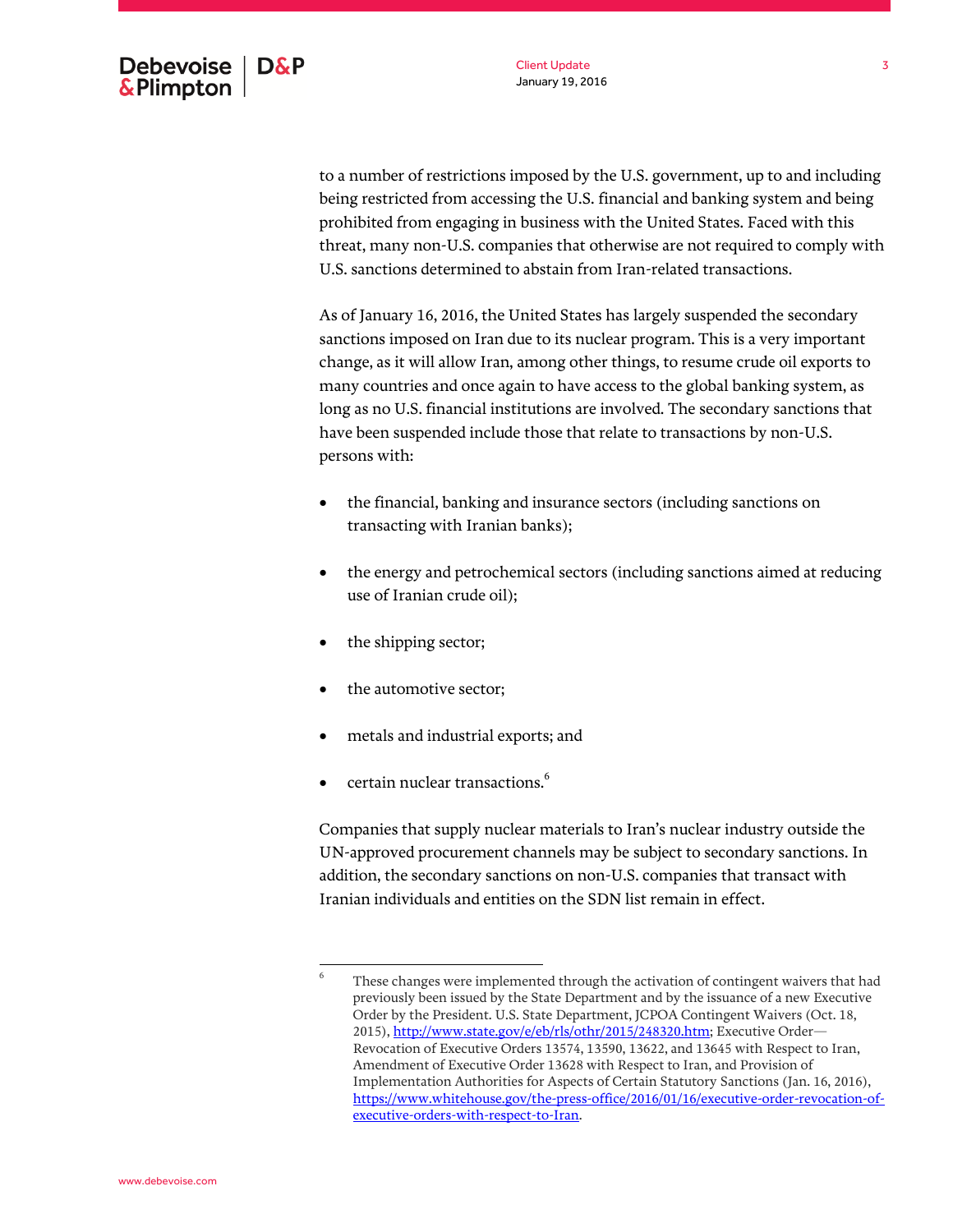The SDN list, however, has been purged of most entries related to Iran's nuclear program (see below). Many Iranian entities remain listed for other reasons, such as terrorism, missile technology proliferation or association with the Revolutionary Guard. This is illustrated, for example, by the United States' decision to add a number of Iranian entities to the SDN list for missileproliferation reasons almost immediately after suspending nuclear-related sanctions. Other non-nuclear related secondary sanctions, principally those imposed on companies that supply certain items for military or police use in Iran, also remain in force.

# **Non-U.S. Entities Owned or Controlled by U.S. Persons Allowed to Transact Business with Iran**

The United States has authorized non-U.S. subsidiaries of U.S. companies to engage in most dealings with Iran, although restrictions on participation by the U.S. parent companies remain.

In 2012, U.S. primary sanctions were extended to non-U.S. entities owned or controlled by a U.S. person, such as foreign subsidiaries of U.S. companies. In the JCPOA, the United States committed to permitting non-U.S. entities owned or controlled by a U.S. person to engage in activities with Iran consistent with the JCPOA. Implementing this commitment, OFAC has issued Iran General License  $H$ , $7$  effective January 16, 2016, which authorizes U.S.-owned or U.S.-controlled foreign entities to engage in most transactions that would otherwise have been prohibited.

Certain restrictions remain. Most significantly, the non-U.S. subsidiaries may not export, sell or supply any U.S.-origin goods, services or technology to Iran, nor may they engage in Iran-related transactions that involve the use of U.S. depository institutions or U.S.-registered broker-dealers to transfer funds. They also may not engage in transactions with the Iranian military or police or with Iranian entities on the SDN list, nor may they provide supplies to the Iranian nuclear industry outside the UN-approved channels.

Significantly, General License H also permits U.S. persons to engage in certain limited categories of activities with regard to non-U.S. subsidiaries that otherwise likely would be prohibited as "facilitation" under the U.S. sanctions laws. These activities include allowing U.S. persons to establish or alter policies

 $\overline{\phantom{a}}$ Office of Foreign Assets Control, Iran General License H (Jan. 16, 2016), [https://www.treasury.gov/resource-center/sanctions/Programs/Documents/iran\\_glh.pdf.](https://www.treasury.gov/resource-center/sanctions/Programs/Documents/iran_glh.pdf)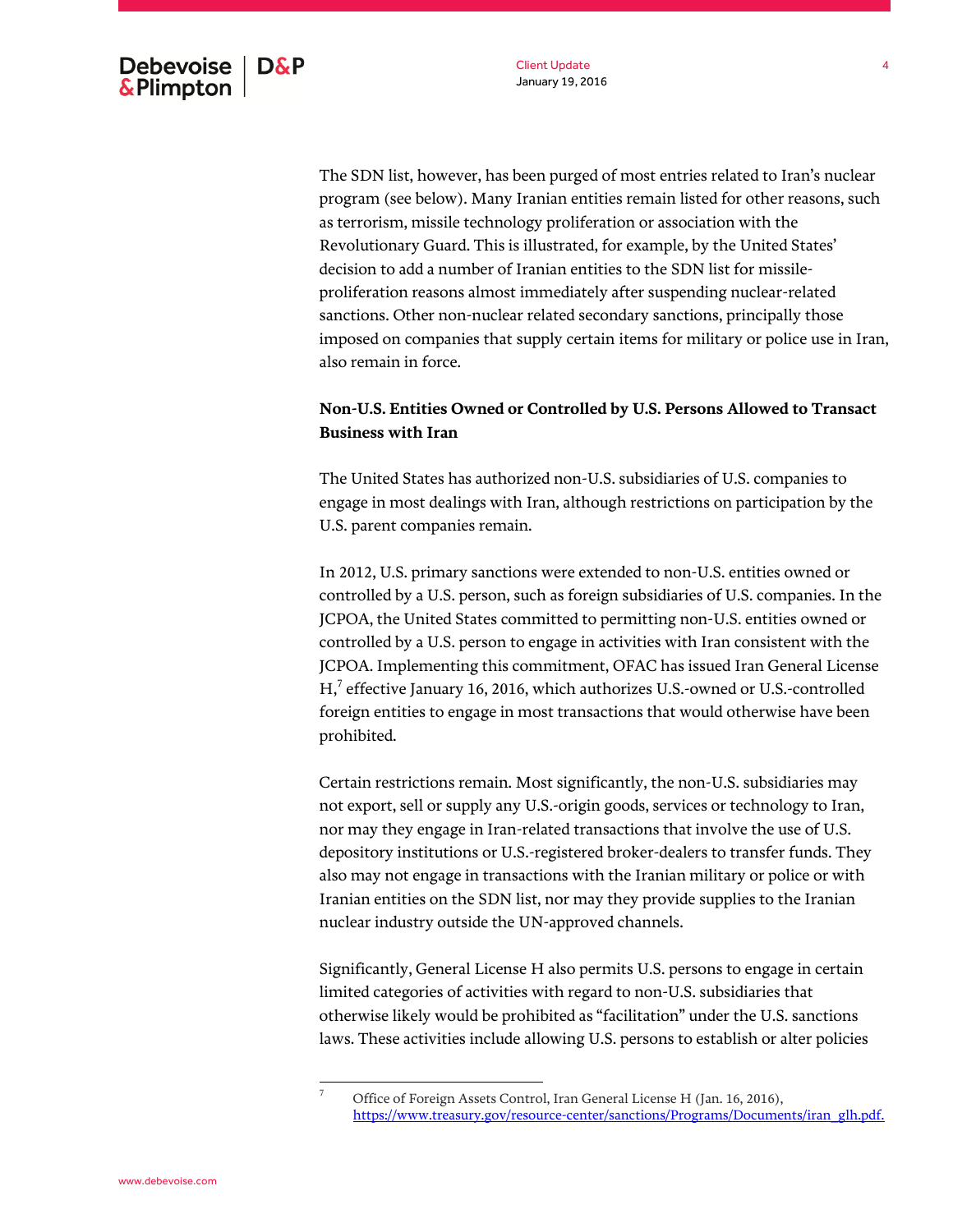to allow their foreign subsidiaries to do business with Iran, and permitting foreign subsidiaries and affiliates to use a U.S. parent's "automated and globally integrated" support systems such as email or document management systems in support of transactions with Iran. This license allows, in effect, U.S. parent companies to take the necessary steps to re-enable their non-U.S. subsidiaries to do business with Iran.

Apart from these limited authorizations, however, the United States has not lifted the prohibition on facilitation or approval by U.S. persons of transactions that they could not engage in directly. Therefore, non-U.S. subsidiaries and affiliates of U.S. companies, while allowed to conduct the specified transactions with Iran, must act independently of their U.S. parent companies in any Iranrelated activities they choose to undertake. U.S. persons employed by or on the boards of directors of non-U.S. companies must continue to take care not to approve or facilitate transactions involving Iran.

#### **Continued Application of Disclosure Requirements for Securities Issuers**

Section 13(r) of the Securities Exchange Act continues to require issuers with securities trading on U.S. exchanges to disclose certain transactions involving Iran in their annual and quarterly reports filed with the Securities and Exchange Commission ("SEC"), even if the transactions are not material. The disclosure requirement applies to knowing transactions by the issuer or its affiliates with the Government of Iran (defined to include entities owned or controlled by the Government of Iran), unless licensed, or with Iranian SDNs listed for nonproliferation or antiterrorism reasons. It also applies to transactions that fall within the scope of Section 5(a) of the Iran Sanctions Act ("ISA") as amended, which includes many types of transactions related to Iran's energy sector, as well as transactions falling under certain other provisions regarding facilitation of proliferation of weapons of mass destruction and human rights abuses.

Transactions related to the Iranian energy sector that fall within the scope of Section 5(a) of the ISA must continue to be reported by both U.S. and non-U.S. issuers listed on U.S. exchanges. Based on past guidance by the SEC staff, transactions by foreign subsidiaries of U.S. companies with the Government of Iran, if authorized by General License H (and as long as they are not transactions related to Iran's energy sector within the scope of Section 5(a) of the ISA), will not need to be disclosed under Section 13(r) because they have been licensed by OFAC. At this time, it appears that disclosure requirements with respect to issuers or affiliates of issuers not owned or controlled by U.S. persons would not be similarly exempted from reporting, because their transactions with the Government of Iran are not within the scope of General License H. The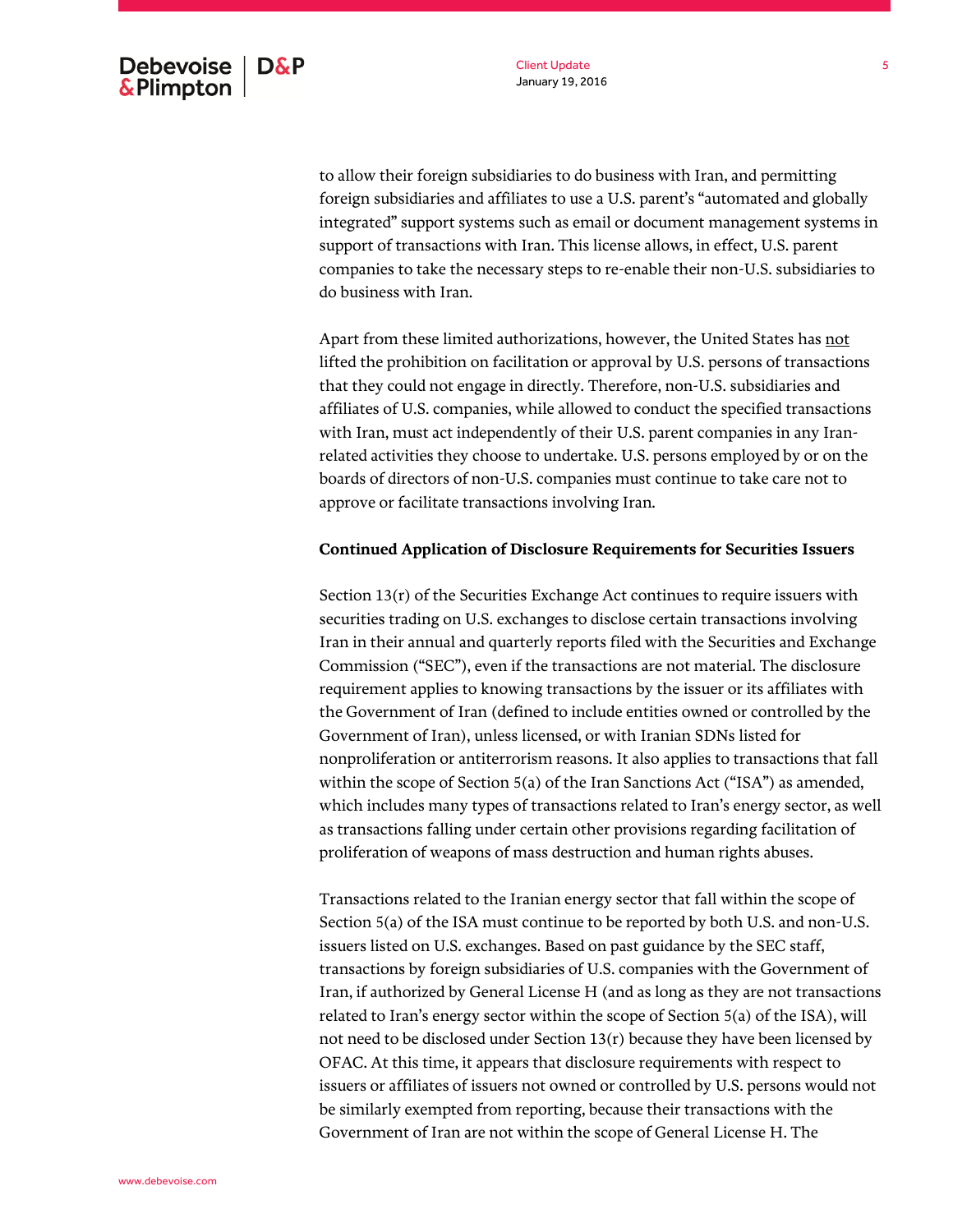

reduction in the number of entities on the SDN list for nonproliferation reasons means that transactions with the delisted entities will no longer need to be reported under Section 13(r), if they are not energy-sector-related transactions within ISA Section 5(a) and are not sanctionable as involving facilitation of weapons proliferation or human rights abuses.

# **Nuclear-Related Designees Removed from U.S. Sanctions Lists, But Some Assets Remain Blocked**

The United States removed over 400 individuals and entities specified in the JCPOA from the SDN, Foreign Sanctions Evaders and the Iran Sanctions Act Lists. Those delisted include, among many others:

- The Central Bank of Iran and certain government departments, including the Ministry of Energy and the Ministry of Petroleum;
- Most Iranian financial institutions;
- Many shipping and trading companies;
- Numerous aircraft and vessels; and
- Many major Iranian energy companies and their foreign affiliates, including the Islamic Republic of Iran Shipping Lines ("IRISL"), National Iranian Oil Company ("NIOC"), Naftiran Intertrade Company ("NICO") and National Iranian Tanker Company ("NITC").

This de-listing of these 400 individuals and entities has different implications for U.S. and non-U.S. persons. Non-U.S. persons may deal with any of these individuals and entities without triggering secondary sanctions implications.

U.S. persons, however, may still be restricted from dealings with many of the delisted parties because they are owned or controlled by the Government of Iran ("GOI") or are Iranian financial institutions. U.S. persons continue to be restricted in engaging in transactions with such entities and must continue to block any property of such entities. To help U.S. persons meet their continuing compliance obligations, OFAC will maintain a new list of entities (the Executive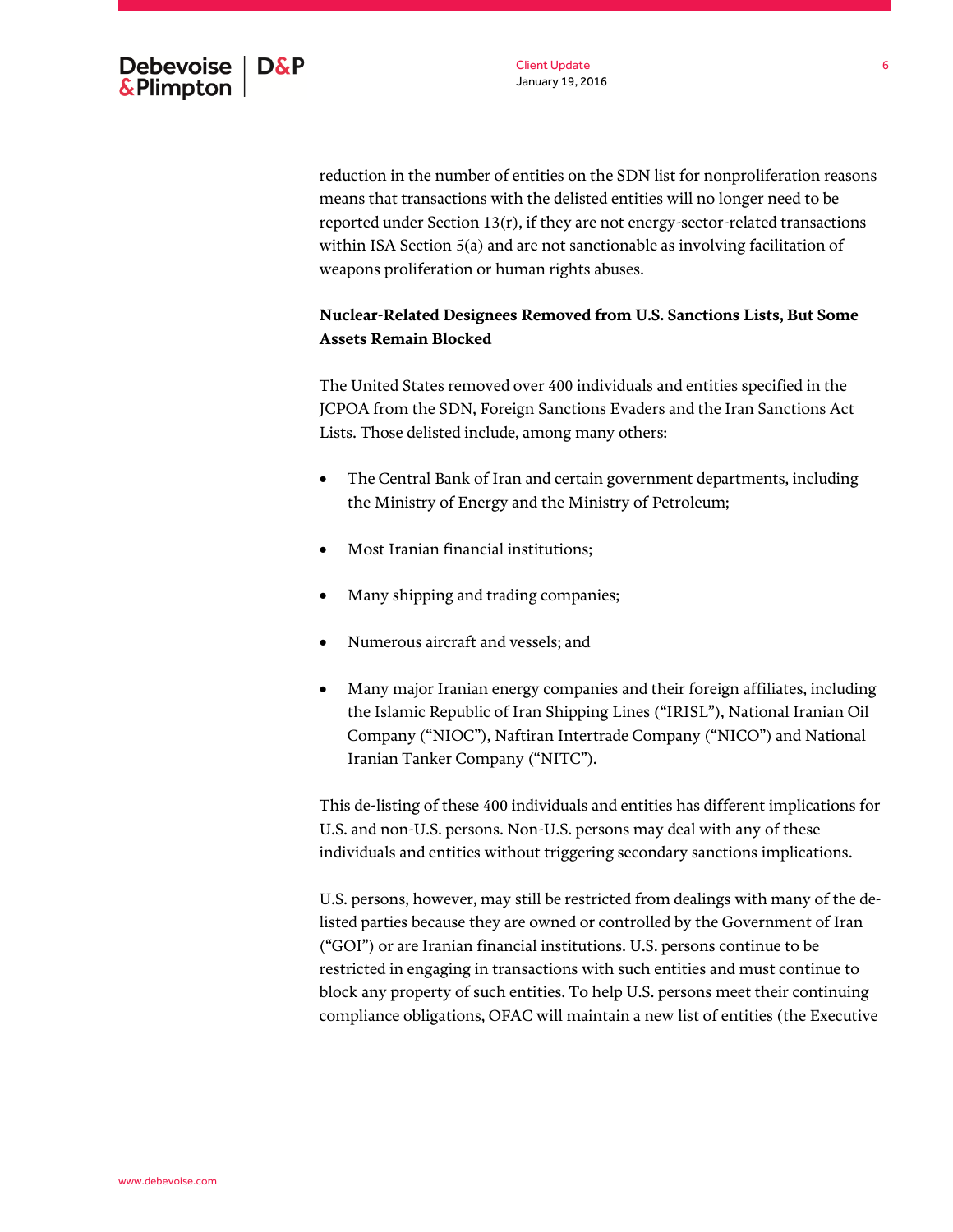

Order 13599 List) that the U.S. government has identified as falling within the definition of the GOI or an Iranian financial institution.<sup>8</sup>

#### **Authorization for Limited U.S. Imports and Exports**

Under the JCPOA, the United States agreed to permit exports from the United States to Iran of aircraft for commercial passenger service and related parts and services. However, there is no general license for such exports; specific licenses will have to be obtained from OFAC on a case-by-case basis. OFAC has issued a new Statement of Licensing Policy explaining the procedure for seeking such licenses.<sup>9</sup> The existing general license for exports of U.S.-origin food and medicine to Iran also remains in place.

OFAC will be issuing a general license authorizing the importation into the United States of Iranian-origin carpets and foodstuffs, including pistachios and caviar. $^{10}$  This restores an exemption from the U.S. embargo of Iran that existed prior to the ratcheting up of sanctions in response to Iran's nuclear program.

#### EU SANCTIONS RELIEF

The majority of the civilian trade and finance-related restrictions of Council Regulation (EU) 267/2012 (as amended, "Regulation 267"), containing the EU's nuclear-related Iran sanctions program, are now terminated. As we have previously covered, these include:

 Oil and gas industry and naval equipment: Selling, supplying, transferring or exporting certain technology for the Iranian oil and gas industry or certain naval equipment, and providing associated financial and technical assistance;

 $\,$  8  $\,$ <sup>8</sup> Office of Foreign Assets Control, List of Persons Identified as Blocked Solely Pursuant to Executive Order 13599 (Jan. 16, 2016), [https://www.treasury.gov/ofac/downloads/13599/13599list.pdf.](https://www.treasury.gov/ofac/downloads/13599/13599list.pdf) 

<sup>9</sup> Statement of Licensing Policy for Activities Related to the Export or Re-Export to Iran of Commercial Passenger Aircraft and Related Parts and Services (Jan. 16, 2016), [https://www.treasury.gov/resource](https://www.treasury.gov/resource-center/sanctions/Programs/Documents/lic_pol_statement_aircraft_jcpoa.pdf)[center/sanctions/Programs/Documents/lic\\_pol\\_statement\\_aircraft\\_jcpoa.pdf.](https://www.treasury.gov/resource-center/sanctions/Programs/Documents/lic_pol_statement_aircraft_jcpoa.pdf)

<sup>&</sup>lt;sup>10</sup> The general license, to be codified as 31 C.F.R. § 560.534, will take effect only when it is published in the Federal Register. OFAC has said this publication will occur "as soon as practicable." The text of the pending general license can be found at [https://www.treasury.gov/resource](https://www.treasury.gov/resource-center/sanctions/Programs/Documents/gj_statement_jcpoa.pdf)[center/sanctions/Programs/Documents/gj\\_statement\\_jcpoa.pdf.](https://www.treasury.gov/resource-center/sanctions/Programs/Documents/gj_statement_jcpoa.pdf)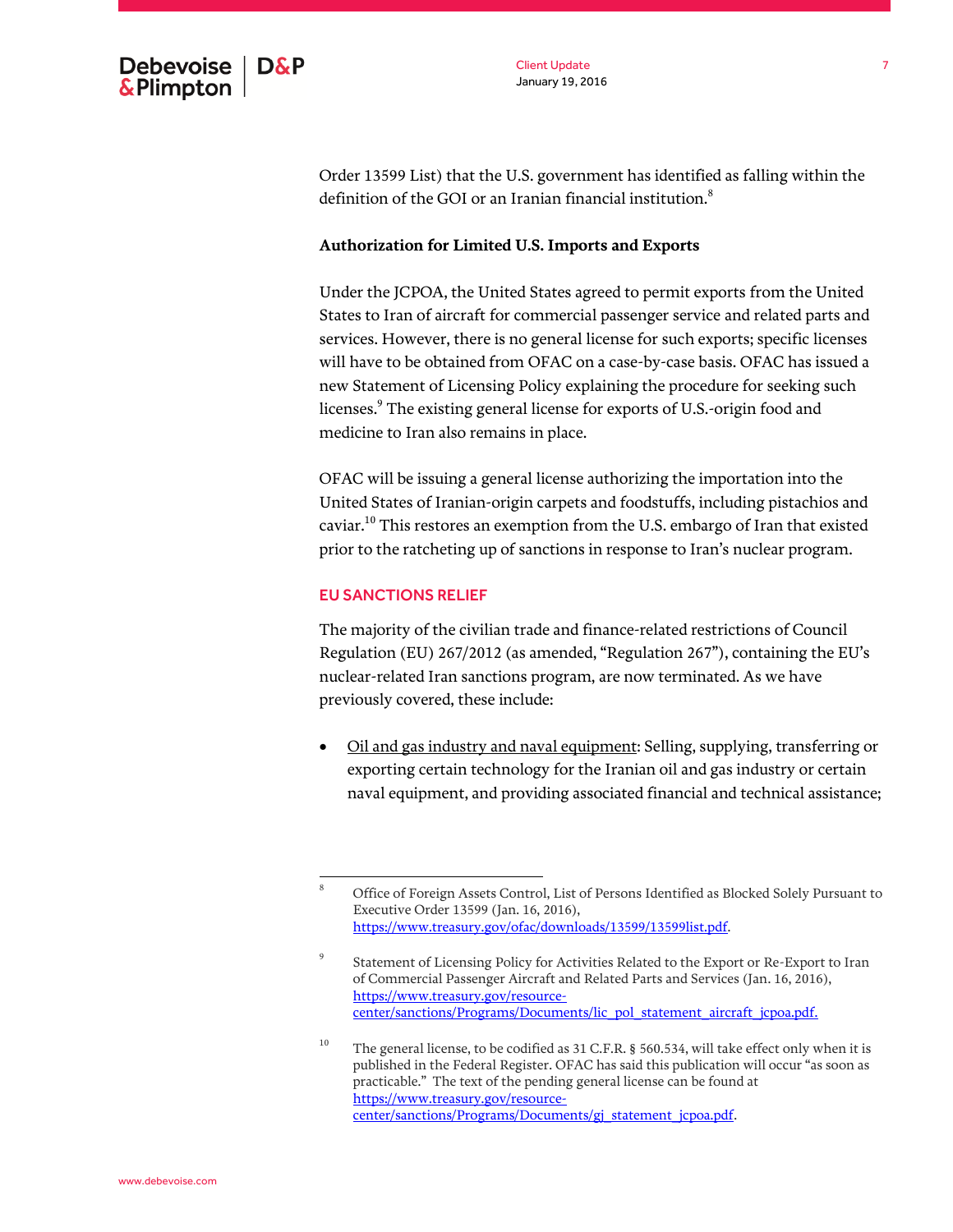- Iranian oil, petroleum products, petrochemical products and natural gas: Importing, purchasing or transporting Iranian oil, petroleum products, petrochemical products and natural gas (and, in the case of natural gas, entering into related swaps) and providing associated financial services, including insurance and reinsurance;
- Gold, precious metals and diamonds: Selling, supplying, transferring or exporting to, or purchasing from, the GOI and associated persons certain gold, precious metal and diamond products, and providing associated financial services;
- Nuclear-industry-related materials: Selling, supplying, transferring or exporting certain nuclear industry-related materials, such as graphite, and providing associated financial and technical assistance, but only to the extent that such activities are consistent with the JCPOA;
- Military goods: Trading in military goods, but only to the extent that such activities are consistent with the JCPOA;
- Iranian currency: Selling, supplying, transferring or exporting newly printed Iranian currency for the benefit of the Central Bank of Iran;
- Oil and gas project and petrochemical industry investment: Financing, investing in or entering into joint ventures with Iranian persons in relation to oil and gas industry projects or the petrochemical industry;
- Fund transfer restrictions: Transferring funds to or from Iran;
- Banking services: EU financial institutions opening bank accounts or establishing correspondent banking relationships with Iranian financial institutions, or establishing representative offices or entering joint ventures in Iran;
- Insurance services: Providing insurance for Iranian legal persons;
- Public bonds: Purchasing or selling public or public-guaranteed bonds to the GOI, Iranian companies or Iranian financial institutions, and providing certain associated assistance relating to such bonds;
- Shipping services: Providing bunkering, ship supply services and other services relating to vessels controlled by Iranian persons in certain circumstances, or providing a wide range of services for oil tankers and cargo

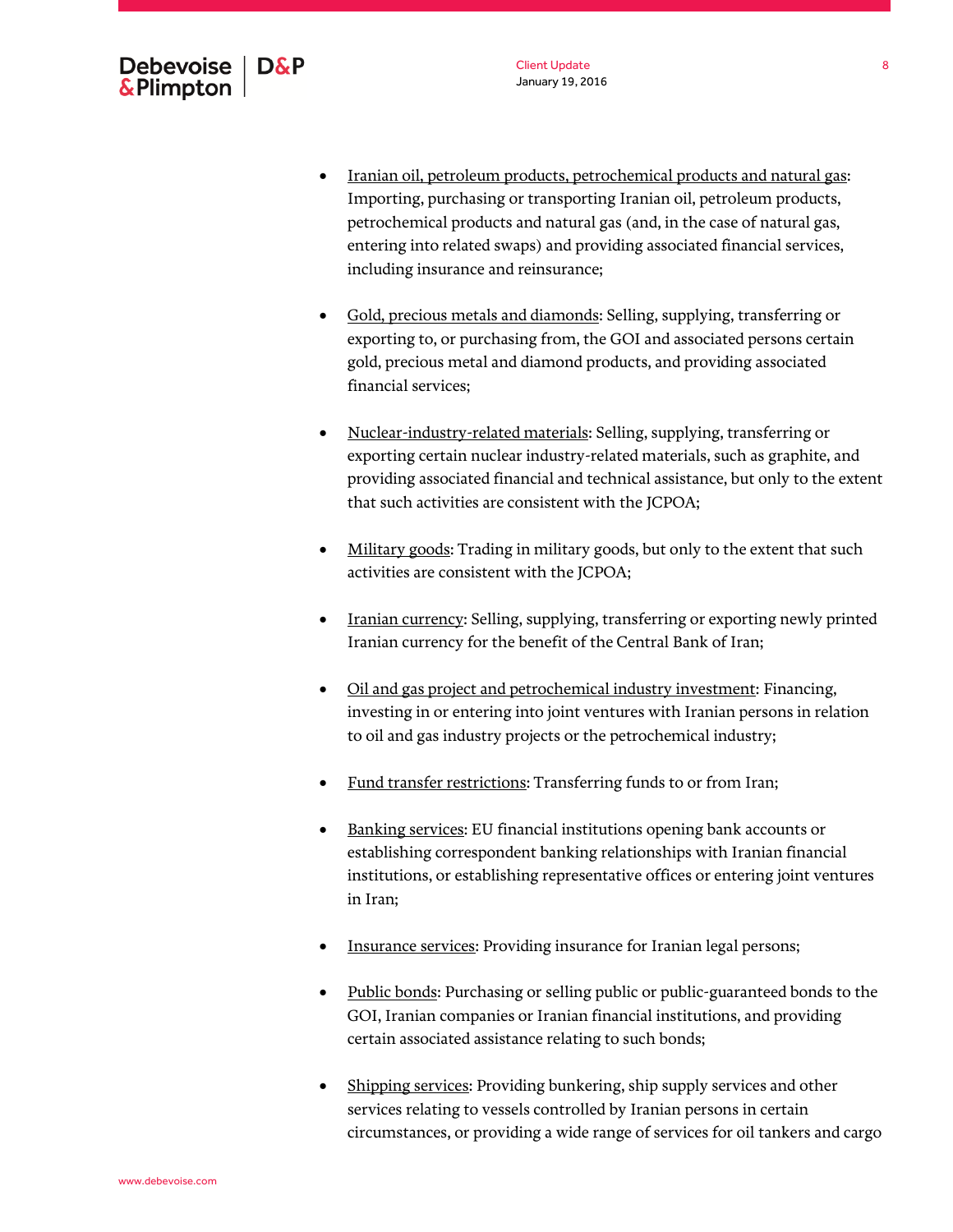

vessels which are Iranian flagged or owned, chartered or operated by Iranian persons; and

• Oil transport and storage vessels: Making available vessels to Iranian persons for the transport or storage of Iranian oil and petrochemical products.

Additionally, numerous Iranian individuals, companies and government entities have been removed from the EU asset freeze list, including many of the major Iranian state-owned oil and gas companies such as NIOC, as well as many Iranian banks and shipping companies.

## NEXT STEPS

Eight years from Adoption Day (October 18, 2015) or, if sooner, when the IAEA reports that all nuclear material in Iran remains in peaceful activities, additional sanctions relief will go into effect. The United States will terminate, or modify to terminate, the secondary sanctions that it suspended on January 16, 2016 and will remove additional persons from the U.S. sanctions lists. The EU will lift its remaining restrictions, which relate primarily to military and nuclear-industryrelated activities.

#### CONSEQUENCES FOR BUSINESS

The principal sanctions relief contemplated by the JCPOA is now in effect. For most non-U.S. companies, Iran is now open for business. However, important restrictions remain, including:

- U.S.-owned or -controlled entities must ensure sufficient independence in their Iran-related activities to ensure that their U.S. parent companies and affiliates do not engage in prohibited approval or facilitation of Iran-related transactions.
- The primary U.S. embargo on Iran continues in full force and prevents U.S. persons, including U.S. financial institutions, from directly or indirectly engaging in or supporting any business involving Iran. This means that all Iran-related business must continue to be screened from the U.S. financial system.
- Other concerns may arise from the U.S. secondary sanctions that remain in force, such as dealing with an Iranian person that remains, or is later placed, on the SDN list. Understanding Iranian partners will remain an important diligence step as companies consider the newly opened markets.